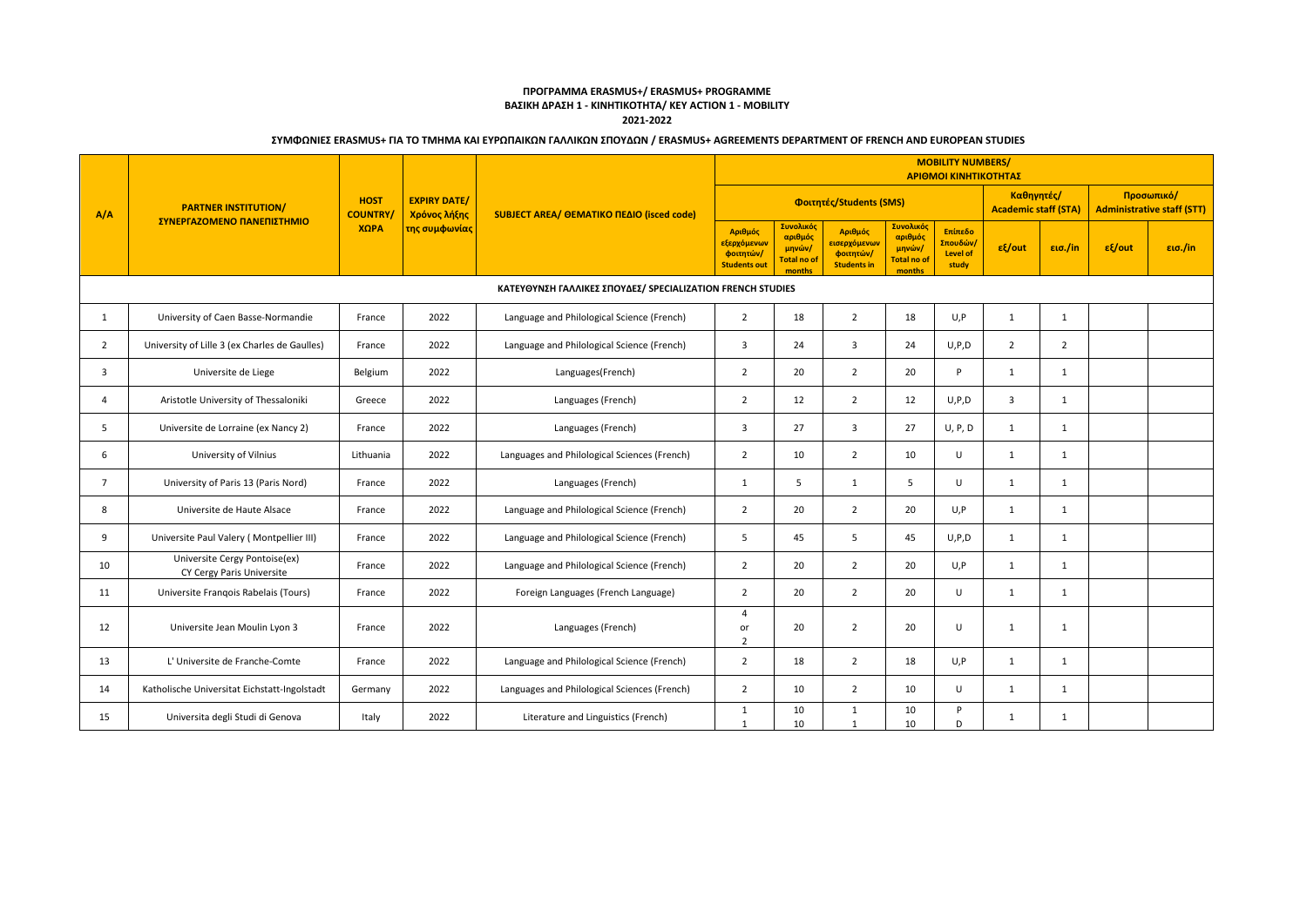|     | <b>PARTNER INSTITUTION/</b><br>ΣΥΝΕΡΓΑΖΟΜΕΝΟ ΠΑΝΕΠΙΣΤΗΜΙΟ        | <b>HOST</b><br><b>COUNTRY/</b><br>ΧΩРА | <b>EXPIRY DATE/</b><br>Χρόνος λήξης<br>της συμφωνίας | SUBJECT AREA/ OEMATIKO ΠΕΔΙΟ (isced code)                | <b>MOBILITY NUMBERS/</b><br>ΑΡΙΘΜΟΙ ΚΙΝΗΤΙΚΟΤΗΤΑΣ          |                                                        |                                                                         |                                                                      |                                                 |                                                 |                |           |         |  |
|-----|------------------------------------------------------------------|----------------------------------------|------------------------------------------------------|----------------------------------------------------------|------------------------------------------------------------|--------------------------------------------------------|-------------------------------------------------------------------------|----------------------------------------------------------------------|-------------------------------------------------|-------------------------------------------------|----------------|-----------|---------|--|
| A/A |                                                                  |                                        |                                                      |                                                          |                                                            | Φοιτητές/Students (SMS)                                |                                                                         | Καθηγητές/<br><b>Academic staff (STA)</b>                            |                                                 | Προσωπικό/<br><b>Administrative staff (STT)</b> |                |           |         |  |
|     |                                                                  |                                        |                                                      |                                                          | Αριθμός<br>εξερχόμενων<br>φοιτητών/<br><b>Students out</b> | Συνολικός<br>αριθμός<br>μηνών/<br>otal no of<br>months | Αριθμός<br><mark>εισερχόμενων</mark><br>φοιτητών/<br><b>Students in</b> | Συνολικός<br>αριθμός<br>μηνών/<br><mark>Fotal no of</mark><br>months | Επίπεδο<br>Σπουδών/<br><b>Level of</b><br>study | εξ/out                                          | εισ./in        | $ε$ {/out | εισ./in |  |
| 16  | UNIVERSITE DE PARIS-SORBONNE (PARIS IV)                          | France                                 | 2022                                                 | Languages (French)                                       | 1<br>$\mathbf{1}$                                          | 10<br>10                                               | 1<br>$\mathbf{1}$                                                       | 10<br>10                                                             | U<br>P,D                                        | $\mathbf{1}$                                    | 1              |           |         |  |
| 17  | Universite de Poitiers                                           | France                                 | 2022                                                 | Languages (French)                                       | $\overline{2}$                                             | 20                                                     | $\overline{2}$                                                          | 20                                                                   | U, P                                            | 1                                               | 1              |           |         |  |
| 18  | Universite Sorbonne Nouvelle-Paris 3                             | France                                 | 2022                                                 | Languages (French)                                       | $\overline{2}$                                             | 18                                                     | $\overline{2}$                                                          | 18                                                                   | U, P, D                                         | $\mathbf{1}$                                    | 1              |           |         |  |
| 19  | <b>IONIO UNIVERSITY</b>                                          | Greece                                 | 2022                                                 | Languages (French)                                       | $\overline{2}$                                             | 20                                                     | $\overline{2}$                                                          | 20                                                                   | U, P                                            | 1                                               | $\mathbf{1}$   |           |         |  |
| 20  | <b>Universitat Augsburg</b>                                      | Germany                                | 2022                                                 | Languages and Philological Sciences (French language)    | $\overline{2}$                                             | 10                                                     | $\overline{2}$                                                          | 10                                                                   | U, P                                            | 1                                               | 1              |           |         |  |
| 21  | Galatasaray University                                           | Turkey                                 | 2022                                                 | Languanges (French and Modern Languages)                 | $\overline{2}$                                             | 12                                                     |                                                                         |                                                                      | U, P, D                                         | $\mathbf{1}$                                    | 1              |           |         |  |
|     |                                                                  |                                        |                                                      |                                                          |                                                            |                                                        | $\overline{2}$                                                          | 12                                                                   | U                                               |                                                 |                |           |         |  |
| 22  | Catholic University of Lyon                                      | France                                 | 2022                                                 | Languages (French/translation)                           | $\mathbf{1}$                                               | 5                                                      | $\mathbf{1}$                                                            | 5                                                                    | U, P                                            | 1                                               | 1              |           |         |  |
| 23  | Universite de Liege                                              | Belgium                                | 2022                                                 | Languages (Translation)                                  | $\overline{2}$                                             | 20                                                     | 4                                                                       | 20                                                                   | U                                               | 1                                               | 1              |           |         |  |
| 24  | Universite Grenoble Alpes (ex Universite<br>Stendahl Grenoble 3) | France                                 | 2022                                                 | Languages (French)                                       | $\overline{2}$                                             | 10                                                     | $\overline{2}$                                                          | 10                                                                   | U, P                                            | <sup>1</sup>                                    | 1              |           |         |  |
| 25  | Hellenic Open University                                         | Greece                                 | 2022                                                 | Languages (French)                                       |                                                            |                                                        |                                                                         |                                                                      |                                                 | 1                                               | 1              |           |         |  |
| 26  | Université d'Artois                                              | France                                 | 2022                                                 | Languages (French)                                       | $\overline{2}$                                             | 10                                                     | $\overline{2}$                                                          | 10                                                                   | P                                               | 1                                               | 1              |           |         |  |
| 27  | 1 Decembrie 1918 University of Alba Iulia                        | Romania                                | 2022                                                 | Languages (French)/<br>Literature and Linguistics        | 3                                                          | 15                                                     | $\overline{3}$                                                          | 15                                                                   | U.P                                             | $\overline{2}$                                  | $\overline{2}$ |           |         |  |
| 28  | Universita Degli Studi di Perugia                                | Italy                                  | 2022                                                 | Philosophy and ethics/<br>Sociology and cultural studies | 1                                                          | 5                                                      | 1                                                                       | 5                                                                    | U, P, D                                         | $\mathbf{1}$                                    | 1              |           |         |  |
| 29  | Universidad Autonoma de Madrid                                   | Spain                                  | 2022                                                 | Languages                                                |                                                            |                                                        |                                                                         |                                                                      |                                                 | $\mathbf{1}$                                    | 1              |           |         |  |
| 30  | Universite du Maine<br>(Department of Didactics)                 | France                                 | 2022                                                 | Languages (French)                                       | 2                                                          | 10                                                     | $\overline{2}$                                                          | 10                                                                   | U,P                                             | $\mathbf{1}$                                    | 1              |           |         |  |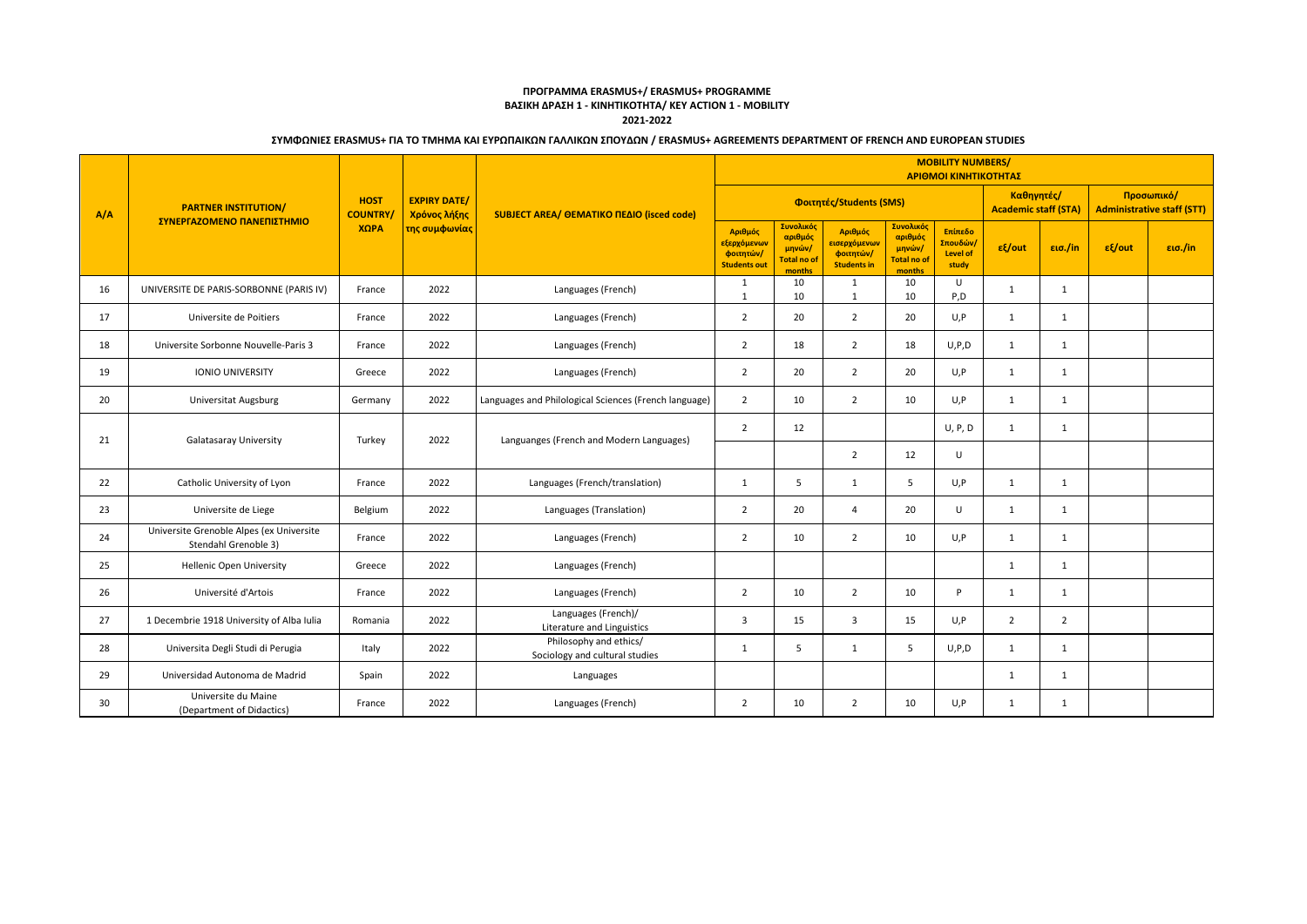|                | <b>PARTNER INSTITUTION/</b><br>ΣΥΝΕΡΓΑΖΟΜΕΝΟ ΠΑΝΕΠΙΣΤΗΜΙΟ       |                                       |                                                                     |                                                                               | <b>MOBILITY NUMBERS/</b><br>ΑΡΙΘΜΟΙ ΚΙΝΗΤΙΚΟΤΗΤΑΣ          |                                                                       |                                                                          |                                                                |                                                 |                                                 |                |           |              |  |  |
|----------------|-----------------------------------------------------------------|---------------------------------------|---------------------------------------------------------------------|-------------------------------------------------------------------------------|------------------------------------------------------------|-----------------------------------------------------------------------|--------------------------------------------------------------------------|----------------------------------------------------------------|-------------------------------------------------|-------------------------------------------------|----------------|-----------|--------------|--|--|
| A/A            |                                                                 | <b>HOST</b><br><b>COUNTRY</b><br>ΧΩΡΑ | <b>EXPIRY DATE/</b><br>Χρόνος λήξης<br>της συμφωνίας <mark> </mark> | SUBJECT AREA/ OEMATIKO ΠΕΔΙΟ (isced code)                                     |                                                            | Φοιτητές/Students (SMS)                                               |                                                                          | Καθηνητές/<br><b>Academic staff (STA)</b>                      |                                                 | Προσωπικό/<br><b>Administrative staff (STT)</b> |                |           |              |  |  |
|                |                                                                 |                                       |                                                                     |                                                                               | Αριθμός<br>εξερχόμενων<br>φοιτητών/<br><b>Students out</b> | <b>Συνολικός</b><br>αριθμός<br>μηνών/<br><b>Total no of</b><br>months | Αριθμός<br>ε <mark>ισερχόμενων</mark><br>φοιτητών/<br><b>Students in</b> | Συνολικός<br>αριθμός<br>μηνών/<br><b>Total no of</b><br>months | Επίπεδο<br>Σπουδών/<br><b>Level of</b><br>study | εξ/out                                          | εισ./in        | $ε$ {/out | εισ./in      |  |  |
| 31             | Universite du Maine<br>(Department of Letters)                  | France                                | 2022                                                                | Literature and Linguistics                                                    | $\overline{2}$                                             | 10                                                                    | $\overline{2}$                                                           | 10                                                             | U, P                                            | $\mathbf{1}$                                    | 1              |           |              |  |  |
| 32             | Universite du Maine<br>(Universite Le Mans)                     | France                                | 2022                                                                | Languages (French)                                                            | $\overline{2}$                                             | 10                                                                    | $\overline{2}$                                                           | 10                                                             | U, P                                            | $\mathbf{1}$                                    | $\mathbf{1}$   |           |              |  |  |
| 33             | University of Rennes 2                                          | France                                | 2022                                                                | Sociology and Culture Studies /<br>Journalism and information (communication) | $\overline{2}$                                             | 18                                                                    | $\overline{2}$                                                           | 18                                                             | P,D                                             | $\mathbf{1}$                                    | 1              |           |              |  |  |
| 34             | Institut Catholique de Toulouse                                 | France                                | 2022                                                                | Languages (French)                                                            | $\overline{2}$                                             | 10                                                                    | $\overline{2}$                                                           | 10                                                             | U, P                                            | 1                                               | 1              |           |              |  |  |
| 35             | University of Clermont Auvergne                                 | France                                | 2022                                                                | Languages (French)                                                            | $\Delta$                                                   | 20                                                                    | 4                                                                        | 20                                                             | U, P, D                                         | $\mathbf{1}$                                    | 1              |           |              |  |  |
| 36             | National and Kapodistrian University of Athens                  | Greece                                | 2022                                                                | Languages (French)                                                            | $\overline{2}$                                             | 10                                                                    | $\overline{2}$                                                           | 10                                                             | U, P                                            | $\mathbf{1}$                                    | 1              |           |              |  |  |
| 37             | Hellenic Air Force Academy                                      | Greece                                | 2022                                                                | Languages (French)                                                            |                                                            |                                                                       |                                                                          |                                                                |                                                 | $\overline{2}$                                  | $\overline{2}$ | 1         | $\mathbf{1}$ |  |  |
| 38             | University of Latvia                                            | Latvia                                | 2022                                                                | Languages (French)                                                            | $\overline{2}$                                             | 10                                                                    | $\overline{2}$                                                           | 10                                                             | U, P                                            | $\mathbf{1}$                                    | 1              |           |              |  |  |
| 39             | Universite de Caen Normandie                                    | France                                | 2022                                                                | Languages (French)                                                            | 1                                                          | 9                                                                     | 1                                                                        | 9                                                              | U                                               | $\mathbf{1}$                                    | $\mathbf{1}$   |           |              |  |  |
| 40             | Universite de Mons                                              | Belgium                               | 2022                                                                | Languages (French)                                                            | $\overline{2}$                                             | 10                                                                    | $\overline{2}$                                                           | 10                                                             | U                                               | $\mathbf{1}$                                    | 1              |           |              |  |  |
| 41             | University of the Basque Country                                | Spain                                 | 2022                                                                | Languages (French)                                                            |                                                            |                                                                       |                                                                          |                                                                |                                                 | $\overline{2}$                                  | $\overline{2}$ |           |              |  |  |
|                | ΚΑΤΕΥΘΥΝΣΗ ΕΥΡΩΠΑΪΚΕΣ ΣΠΟΥΔΕΣ / SPECIALIZATION EUROPEAN STUDIES |                                       |                                                                     |                                                                               |                                                            |                                                                       |                                                                          |                                                                |                                                 |                                                 |                |           |              |  |  |
| 1              | Katholische Universitat Eichstatt - Ingolstadt                  | Germany                               | 2022                                                                | European Studies (Political sciences and civics)                              | $\overline{2}$                                             | 10                                                                    | $\overline{2}$                                                           | 10                                                             | U                                               | 1                                               | 1              |           |              |  |  |
| $\overline{2}$ | Universitat Osnabruck                                           | Germany                               | 2022                                                                | Languages and Philological Sciences (French language)                         | 3<br>$\overline{\phantom{0}}$                              | 15<br>10                                                              | 3<br>$\overline{2}$                                                      | 15<br>10                                                       | U<br>P,D                                        | 1                                               | 1              |           |              |  |  |
| 3              | Universite de Liege                                             | Belgium                               | 2022                                                                | Languages (French)                                                            | $\overline{a}$                                             | 20                                                                    | $\overline{a}$                                                           | 20                                                             | U, P                                            | 1                                               | $\mathbf{1}$   |           |              |  |  |